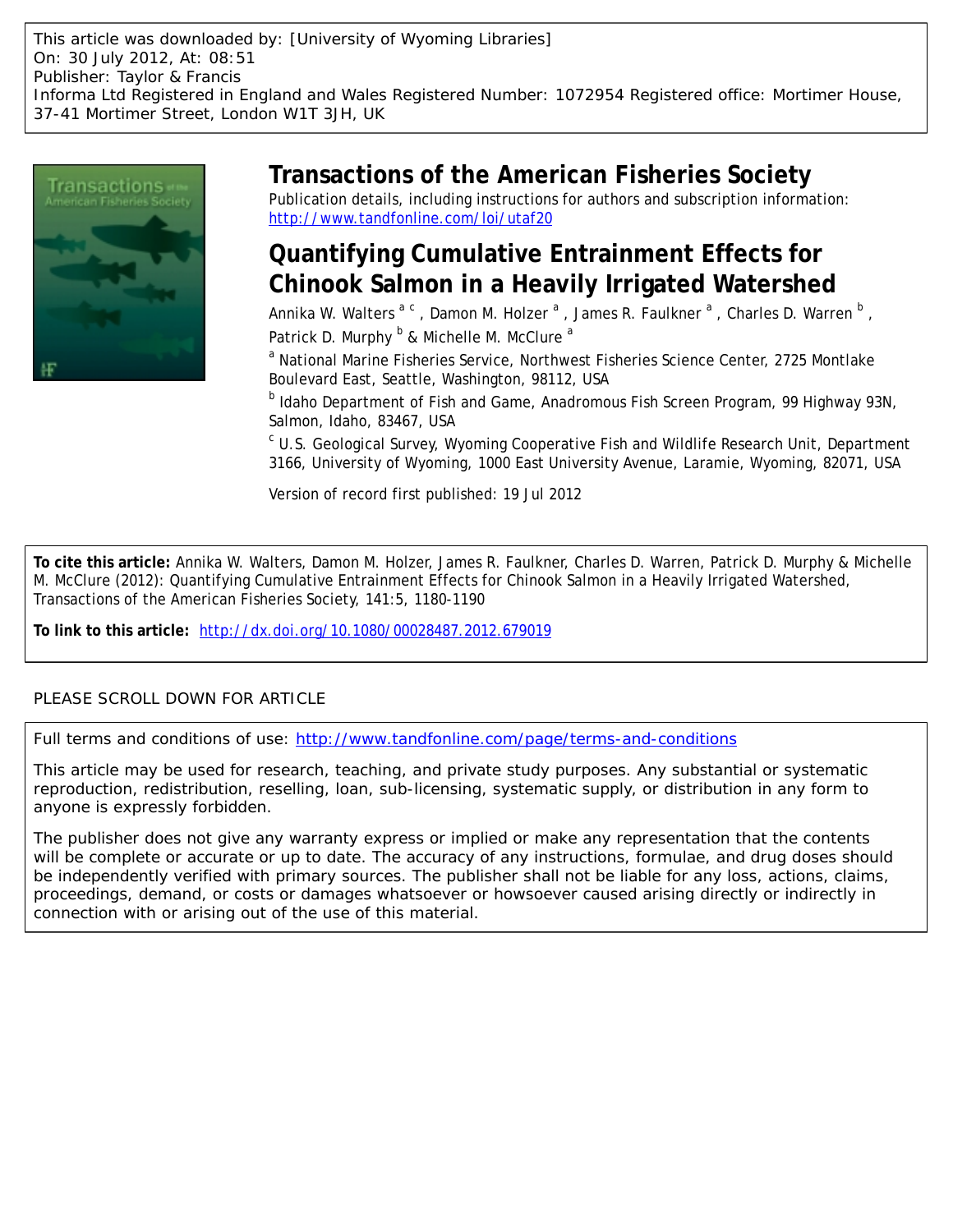### **ARTICLE**

## **Quantifying Cumulative Entrainment Effects for Chinook Salmon in a Heavily Irrigated Watershed**

## **Annika W. Walters,\*1 Damon M. Holzer, and James R. Faulkner**

*National Marine Fisheries Service, Northwest Fisheries Science Center, 2725 Montlake Boulevard East, Seattle, Washington 98112, USA*

## **Charles D. Warren and Patrick D. Murphy**

*Idaho Department of Fish and Game, Anadromous Fish Screen Program, 99 Highway 93N, Salmon, Idaho 83467, USA*

### **Michelle M. McClure**

*National Marine Fisheries Service, Northwest Fisheries Science Center, 2725 Montlake Boulevard East, Seattle, Washington 98112, USA*

#### *Abstract*

**Pacific salmon** *Oncorhynchus* **spp. experience multiple small-scale disturbances throughout their freshwater habitat, but the cumulative effect of these disturbances is often not known or not easily quantifiable. One such disturbance is water diversions, which can entrain fish and alter streamflow regimes. Threatened Lemhi River (Idaho) Chinook salmon** *O. tshawytscha* **smolts encounter 41–71 water diversions during their out-migration. We used passive integrated transponder tag data to model the entrainment rate of Chinook salmon smolts as a function of the proportion of water removed by an irrigation diversion. Under median-streamflow conditions with unscreened diversions, the estimated cumulative effect of the diversions was a loss of 71.1% of out-migrating smolts due to entrainment. This is a large potential source of mortality, but screening is an effective mitigation strategy, as estimated mortality was reduced to 1.9% when all diversions were screened. If resources are limited, targeting the diversions that remove a large amount of water and diversions in locations with high fish encounter rates is most effective. Our modeling approach could be used to quantify the entrainment effects of water diversions and set screening priorities for other watersheds.**

Pacific salmon *Oncorhynchus*spp. are an integral component of Pacific Northwest stream ecosystems but have experienced extensive population declines due to habitat alteration, stocking practices, hydropower development, and climate (Ruckelshaus et al. 2002; McClure et al. 2003). Most salmon recovery plans include strong recommendations for improving habitat conditions; the actions implemented based on these recommendations typically consist of small projects at multiple locations throughout the spawning and rearing habitat of a population. Salmon biologists are working to determine methods for quantifying the

effects of local, small-scale habitat disturbances and restoration efforts at the population level (Bartz et al. 2006; Honea et al. 2009; Roni et al. 2010). Quantification of population-level effects is challenging, but one important habitat disturbance that may be quantifiable is the direct effect of irrigation diversions on the out-migration success of juvenile salmonids.

Water diversion for irrigation is a major threat that is currently faced by fish populations (Rosenberg et al. 2000). Water diversion can alter streamflow regimes and entrain fish in irrigation canals (Gebhards 1958; Post et al. 2006). Although

<sup>\*</sup>Corresponding author: annika.walters@uwyo.edu

<sup>&</sup>lt;sup>1</sup>Present address: U.S. Geological Survey, Wyoming Cooperative Fish and Wildlife Research Unit, Department 3166, University of Wyoming, 1000 East University Avenue, Laramie, Wyoming 82071, USA.

Received October 28, 2011; accepted March 19, 2012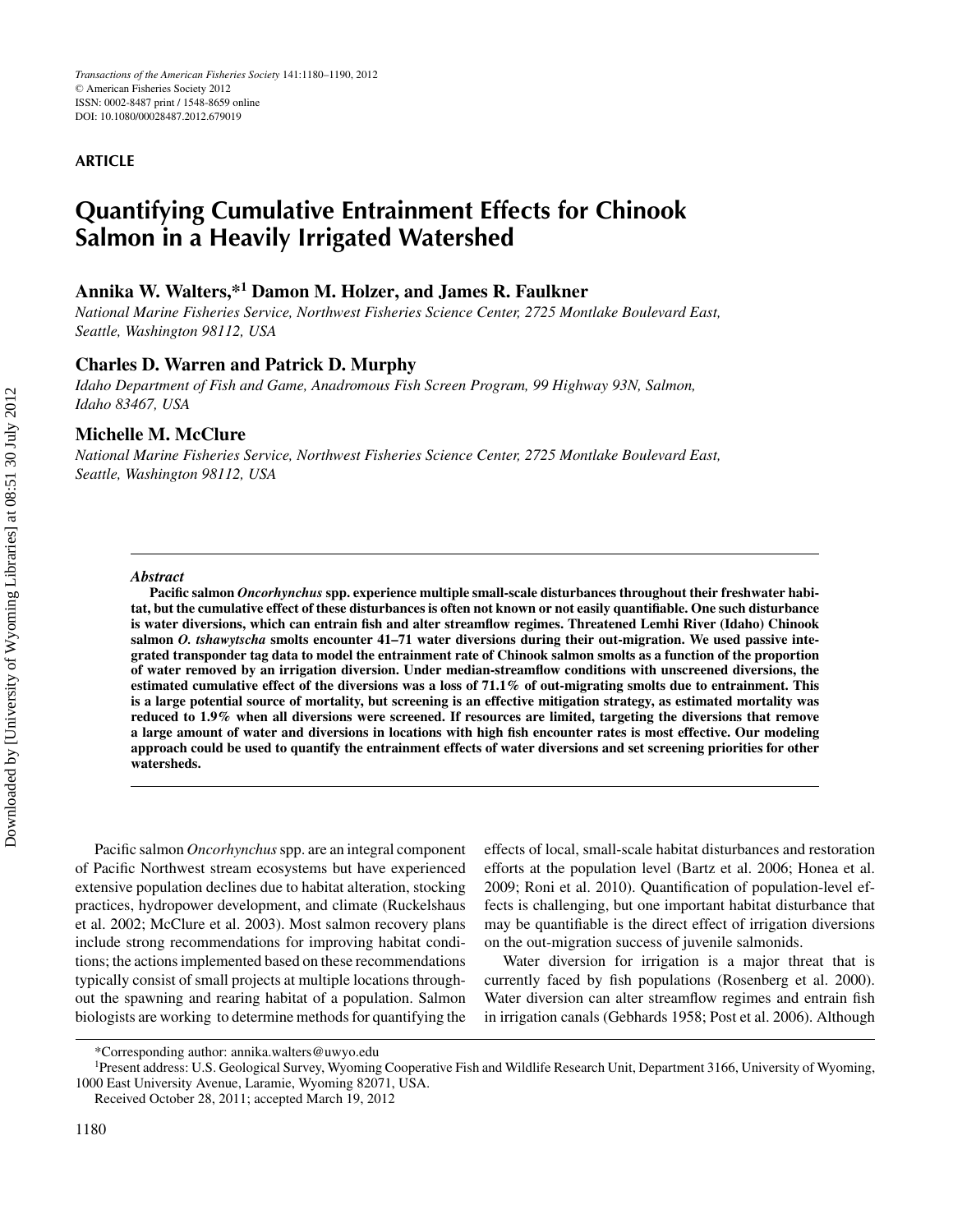the importance of streamflow alteration is receiving greater research attention (Poff and Zimmerman 2010), the direct effects of entrainment by water diversions are not as well studied. For a fish population, the entrainment effect of any individual diversion may be minimal, but the cumulative effects of multiple diversions could be considerable.

Entrainment is the process by which fish travel into irrigation canals at a water diversion. The fate of entrained fish depends on whether the diversion is screened. In an unscreened diversion, fish will enter the irrigation system and likely die; if the diversion is screened, fish are bypassed and returned to the main river channel (Zydlewski and Johnson 2002). The few studies of individual diversions have reported entrainment rates ranging from 1% to 79% (Carlson and Rahel 2007; Gale et al. 2008). It is challenging to quantify the number of fish that are entrained at a single diversion, and estimating the population-level effect is even harder. As a result, entrainment studies have mainly been conducted for nonmigratory species at one or a few diversions (Schrank and Rahel 2004; Unwin et al. 2005; Post et al. 2006). Despite the lack of quantified effects, managers have long recognized the potential for irrigation diversion entrainment to have a substantial negative effect on fish populations. As a result, fish screens were built as early as the 1890s, although they were often discontinued due to high maintenance costs (Clothier 1953). Screens are still expensive to build and maintain, but they are becoming a common conservation practice. Similar to the negative effects of diversions, the benefits of screening have not been well quantified at the population level (Moyle and Israel 2005; but see Gale et al. 2008).

The goal of this study was to evaluate the effect of entrainment due to water diversion for migrating Chinook salmon *O. tshawytscha* smolts and the benefit conferred by screening those diversions. We used Lemhi River (Idaho) Chinook salmon as a case study, because the Lemhi River basin experiences extensive withdrawals of water due to irrigation diversions. Our objectives were to (1) explore how entrainment varied with diversion rate and variation in streamflow, (2) predict fish mortality in the Lemhi River basin for unscreened and screened scenarios, and (3) evaluate various management approaches to the prioritization of screening efforts.

### **METHODS**

#### **Study Site**

The Lemhi River is a tributary to the Salmon River in central Idaho (Figure 1). Its watershed encompasses about 3,300 km<sup>2</sup> of forest, rangeland, and irrigated land. The climate is semiarid, with cold winters and warm summers. Precipitation generally increases with elevation (22–115 cm/year) and primarily falls as snow. Melt from mountain snowpack is the predominant source of streamflow, but the Lemhi River basin also has groundwater inputs that modify the influence of annual freshets. Diversions occurred in the Lemhi River basin as early as 1855, and today there are over 250 gravity-fed irrigation diversions. These diversions reduce streamflow in the Lemhi River and its tributaries to the extent that most tributaries are disconnected from the main stem (Tire et al. 2011). Screening of water diversions began in 1958 (Schill 1984), and currently most of the water diversions on the Lemhi River and its large tributary (Hayden Creek) are screened. However, there are still many unscreened diversions on the other tributaries.

The Lemhi River basin historically supplied productive spawning and rearing grounds for Chinook salmon, but the population has experienced substantial declines in the last 50 years. The population is part of the Snake River spring–summer Chinook salmon evolutionarily significant unit, which is listed as threatened under the Endangered Species Act. Due to its size and location, the Lemhi River population is considered a key population for the recovery of this evolutionarily significant unit (ICTRT 2007). Spawning currently occurs primarily in the upper Lemhi River and Hayden Creek (Figure 1). We use the term "upper Lemhi River" to refer to the main-stem Lemhi River above the confluence with Hayden Creek; the term "lower Lemhi River" refers to the main-stem Lemhi River below the confluence with Hayden Creek. Chinook salmon in the Lemhi River basin have demonstrated three migration life histories within the same cohort: (1) out-migration during the first spring after emergence as age-0 early smolts; (2) downstream migration during the fall as age-0 fall parr and subsequent overwintering in the lower Lemhi River and Salmon River; and (3) out-migration during the next spring as age-1 smolts (Bjornn 1978; Lutch et al. 2003). In this study, we focused on age-1 smolts, which represent one of the common migration strategies.

#### **Geospatial Model**

We used a spatially explicit GIS-based simulation model to assess the effects of diversion entrainment on Lemhi River Chinook salmon smolts. We first identified the location and size of each diversion in the watershed. We then developed a model to estimate the probability that a fish would be entrained at a diversion. Finally, we routed fish through the stream network, with individuals removed at each diversion based on the modeled probability of entrainment.

*Water diversion locations*.—We obtained all points of diversion (PODs) in the Lemhi River basin and the associated water rights data from the Idaho Department of Water Resources (IDWR; Figure 1). For each POD, we summarized the total amount of legal water withdrawals and provided this value as a new attribute. Many of the PODs in the IDWR database have been consolidated into a single diversion for screening purposes, so in the final analysis we only considered the list of irrigation diversions and associated fish screens developed by the Idaho Department of Fish and Game (IDFG) Anadromous Fish Screen Program. Each of these diversions has a screen design discharge that corresponds to the maximum discharge that can be diverted. Lemhi River gage data are not available at every POD; thus, to estimate streamflow, we modeled natural streamflow (low [*Q*80,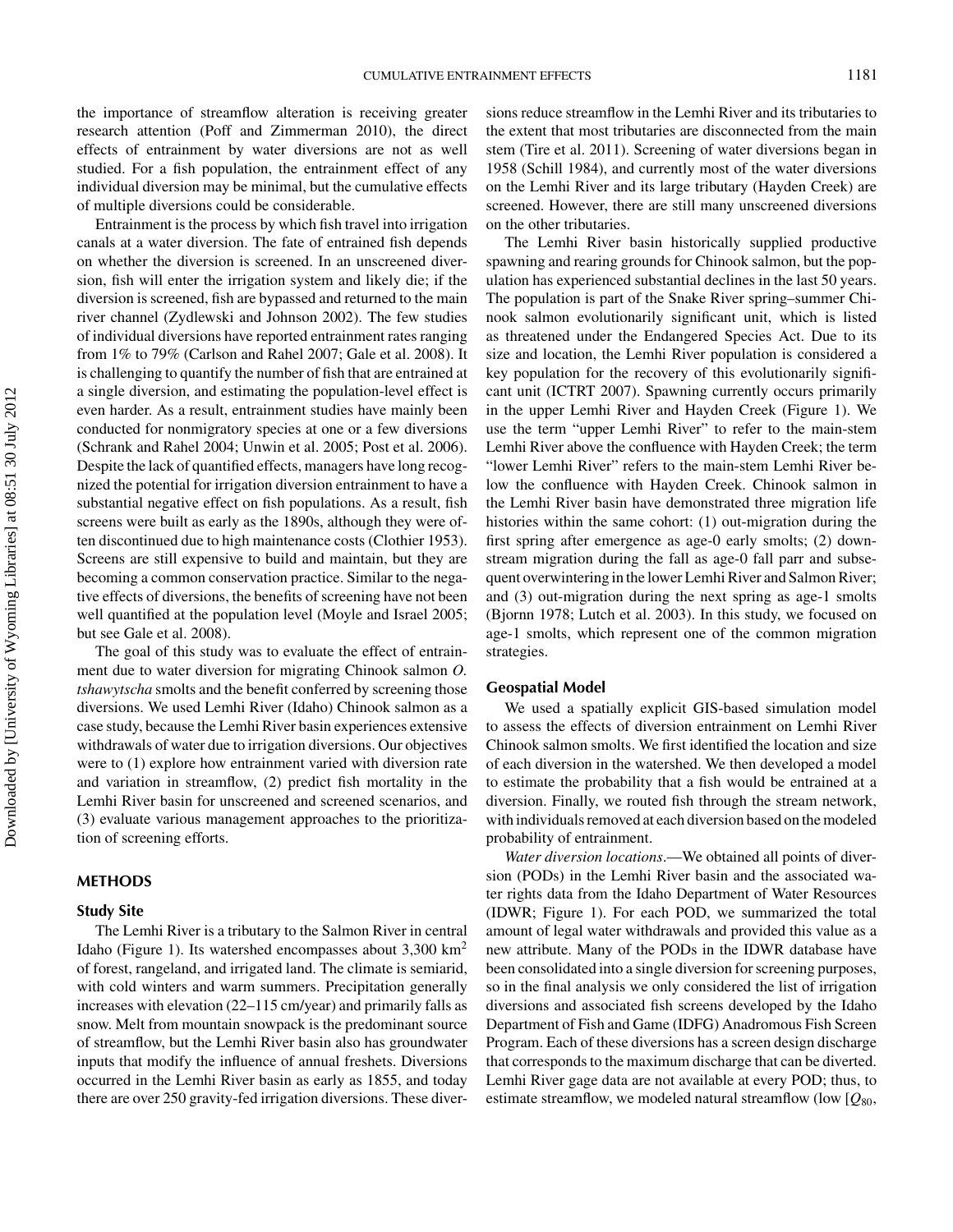

FIGURE 1. Map of the Lemhi River basin, Idaho. Each point of diversion is denoted by a circle; the size of the circle represents the legal rate of water diversion in cubic feet per second (CFS;  $1 \text{ CFS} = 0.03 \text{ m}^3/\text{s}$ ) for that site. Areas where spring Chinook salmon spawn and rear are highlighted in bold.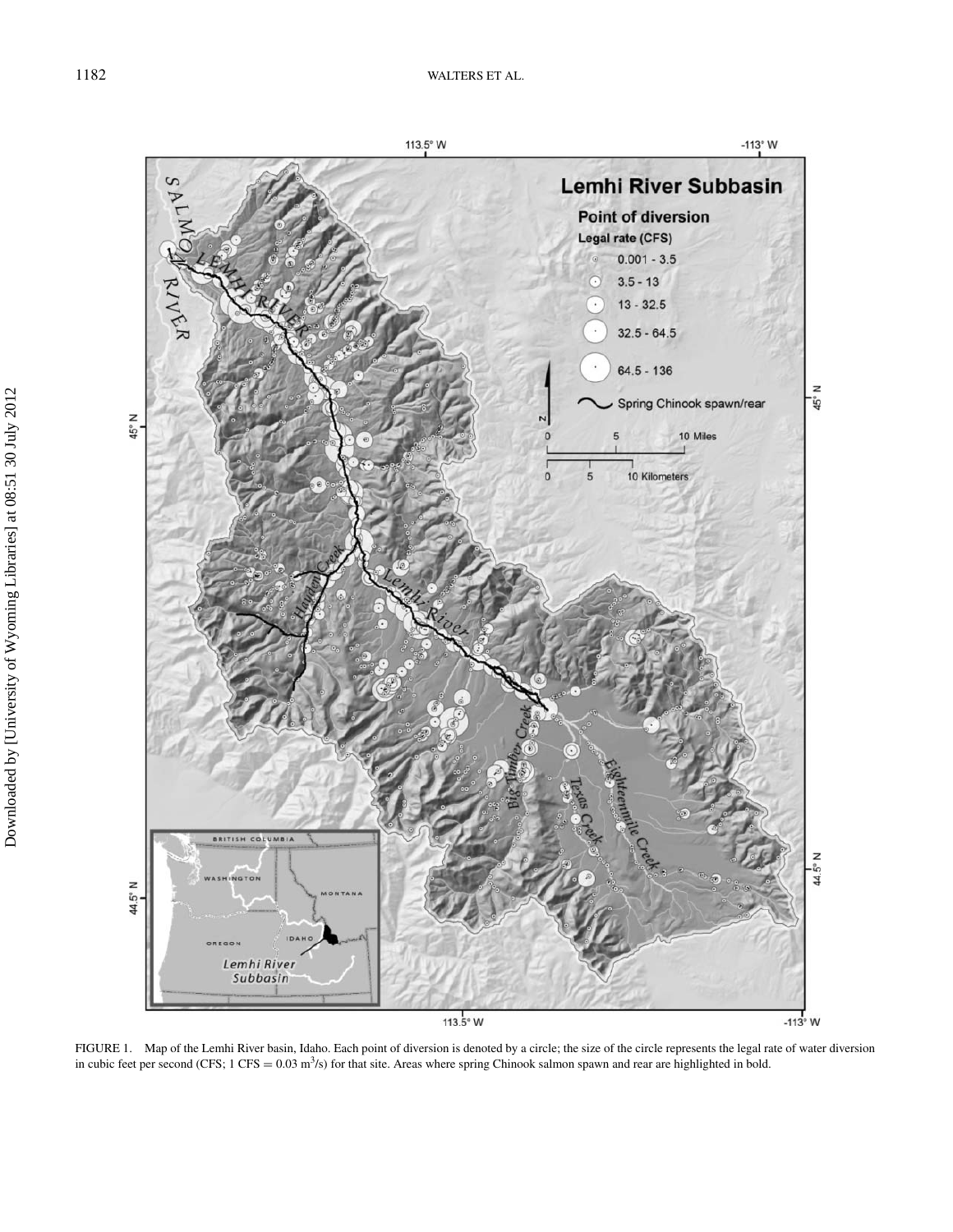i.e., the flow level that was exceeded 80% of the time], median [*Q*50], and high [*Q*20] streamflows under no-diversion conditions, estimated on the basis of watershed characteristics) and then subtracted the cumulative water rights upstream of the POD, accounting for the fact that some of the diverted water would return to the Lemhi River via return flow (percent return flow estimated based on gage data; see Appendix).

*Entrainment rate*.—The IDFG Anadromous Fish Screen Program has monitored fish entrainment since 2003 by installing automated passive integrated transponder (PIT) tag readers on fish screen bypass pipes. The PIT tag interrogation stations (Biomark, Inc., Boise, Idaho) documented the movement of PIT-tagged fish (tagged as part of the routine IDFG monitoring program) through fish screen bypasses on two to four diversions from 2003 to 2008.

To estimate the probability that an individual fish would be entrained at a monitored irrigation diversion, we examined records of smolts out-migrating during spring (March 1–June 30) 2003–2008 (PTAGIS 2011). We did not include fall-tagged parr; although some of these individuals actively migrate downstream and out of the Lemhi River basin, others hold over for the winter in the lower reaches of the Lemhi River. Separate release cohorts of fish were created for each irrigation diversion with a PIT tag detector because the detector dates of operation varied. For each release cohort, we created capture histories for individual fish and used the Cormack–Jolly–Seber model (Cormack 1964; Jolly 1965; Seber 1965) to estimate joint detection and survival probabilities. We assumed that the probability of detection at a fish bypass was the same as the probability of entrainment; however, detection efficiencies are potentially less than 1.0 at every site, so the resulting entrainment probabilities are actually minimum estimates.

We related these entrainment probabilities to the average daily proportion of streamflow that was diverted during the migration season at the monitored diversion site (Table A.1). The daily proportion of streamflow diverted was calculated on the basis of daily Lemhi River streamflow at each monitored diversion site (estimated from the nearest streamflow gage) and the daily estimated discharge that was diverted by the irrigation diversion. The discharge diverted was unknown and was predicted using a step function based on historic values from an evaluation of diversion operation plans (DHI 2003). If streamflow at a diversion site was low  $(*Q*<sub>80</sub>)$ , diverted flow was set to half the historic average diverted flow. If streamflow was average (between  $Q_{80}$  and  $Q_{20}$ ), diverted flow was set to the historic average. If streamflow was high  $(>Q_{20})$ , diverted flow was set to the historic maximum diverted flow.

The diversion sites differed in their physical characteristics such that entrainment might vary with the location and orientation of the irrigation diversion or the timing of water diversion; however, those characteristics are not necessarily static and could not be quantified and modeled. In an attempt to remove some of this variation in the data while still preserving the average relationship between entrainment probability and proportion of streamflow diverted, we modeled the average of the entrainment probabilities across sites within years. This reduced the data to six data points (one for each year; Table A.2).

The model relating entrainment rate to the proportion of streamflow diverted was fitted using weighted least squares, with the weights equal to the inverse of the estimated variances of the mean entrainment probabilities on the logit scale. We assumed that if no streamflow was diverted at a given site, then no fish would be entrained in that irrigation diversion; likewise, we assumed that if 100% of the streamflow was diverted at a given site, then all passing fish would be entrained at that site. To impose these constraints in our models, we used the logit transformation (logit[x] =  $\log_e[x/\{1-x\}]$ ) for both the entrainment probability estimates and the proportion of flow diverted. On the logit scale, the model for entrainment probability at a diversion site for a cohort of fish in a season (*pi*) as a function of the proportion of streamflow diverted at that site (*pdivi*) was

$$
logit(p_i) = \beta_0 + \beta_1 logit(pdiv_i) + \varepsilon_i.
$$
 (1)

Here,  $\varepsilon_i$  represents random error terms that are assumed to be normally distributed with a mean of 0 and a variance of  $\sigma^2$  on the logit scale. We used weighted least squares to fit the models, with the weights being equal to the inverse of the estimated variances of the entrainment probability estimates on the logit scale. Weighting in this way allowed observations with more precise entrainment probability estimates to have more influence in the model fit. Due to the unknown time of passage for individual undetected fish, there was a large amount of missing information on the proportion of streamflow diverted, thus precluding the use of commonly used capture–recapture models that allow individual covariates (e.g., Lebreton et al. 1992).

*Fish routing*.—The final stage in the model was simulating fish loss to or passage by the irrigation diversions. Since many of the PODs have been consolidated for screening purposes, we considered the diversions that were monitored and screened by the IDFG Anadromous Fish Screen Program. For these diversions, the most accurate estimate of discharge diverted is related to fish screen design, as each fish screen has a maximum design discharge that corresponds to the maximum diverted discharge. During May, spring runoff is still below peak, and there is not enough water for all water users to exercise their full water rights; therefore, we used an estimated water diversion equal to 75% of design discharge. The percentage is likely to vary with streamflow conditions, but we kept it constant for comparison purposes.

To examine fish routing, we focused on stream reaches used by Chinook salmon smolts and the arrangement of irrigation diversions within these occupied reaches. We used spawning and rearing data developed by IDFG that describe salmon use by reach, and we modified the habitat quantity to be expressed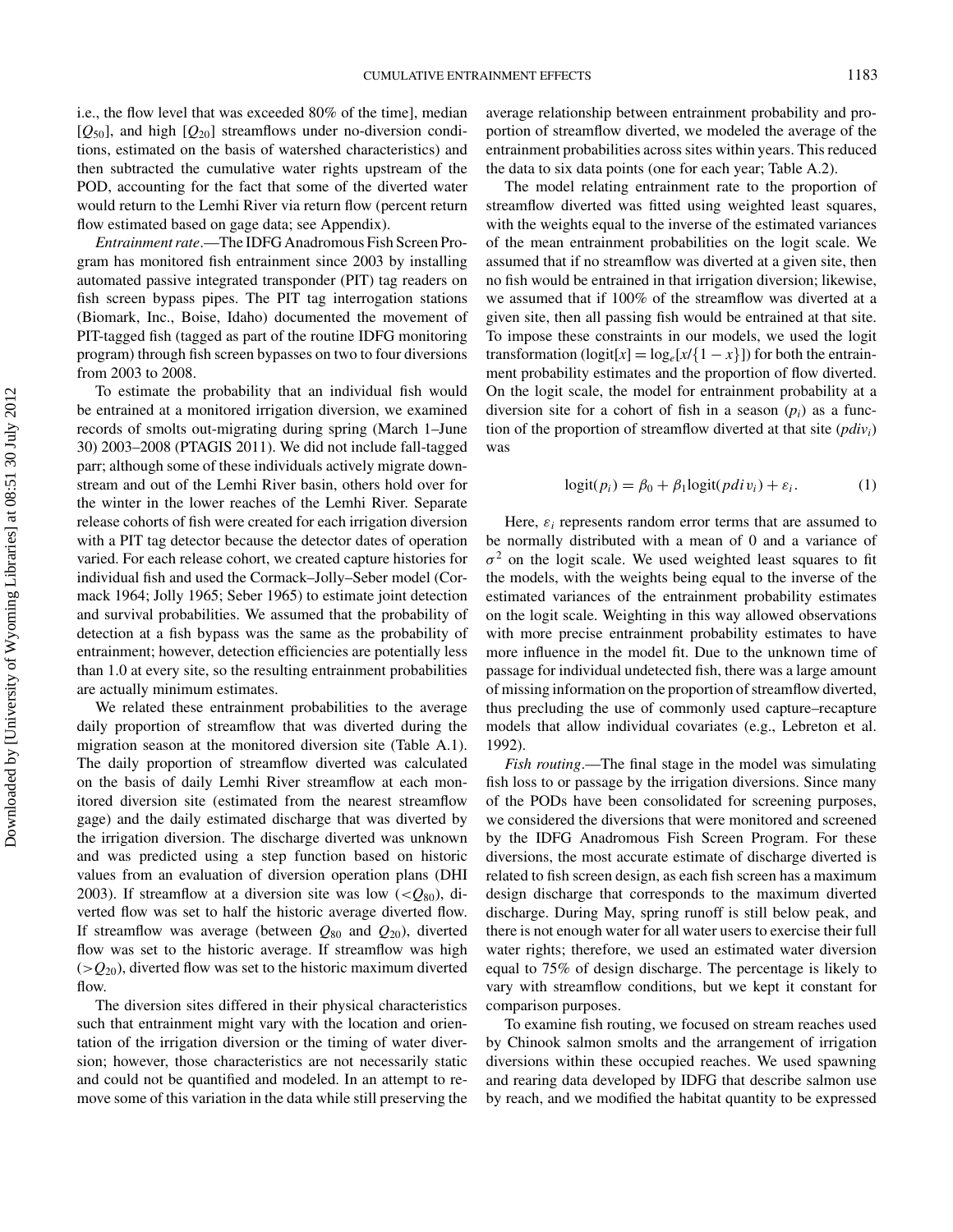as stream area. We divided all reaches in currently occupied rearing streams into 200-m segments and inserted each irrigation diversion into its correct position within this network. The predicted proportion of smolts in each segment was assumed to be equivalent to the proportion of stream area. Starting from the upstream-most position, we routed fish downstream, adding smolts at new reach segments and removing smolts at diversions based on entrainment estimates.

We compared the simulated effects of entrainment for screened and unscreened scenarios under low, median, and high May streamflow conditions. If an irrigation diversion was unscreened, it was assumed that a smolt would not survive entrainment, and survival was set at 0.01. If a diversion was screened, survival was set at 0.99 because a previous laboratory study showed that survival rates at screens were greater than 0.99 for juvenile Chinook salmon (Swanson et al. 2004). In addition to the current situation, in which all diversions on the mainstem Lemhi River are screened, a series of potential screening management strategies was tested, including screening based on location, diversion rights, or entrainment rates.

We estimated SEs of predicted total survival using Monte Carlo simulation. For each of 10,000 iterations, a slope and an intercept for the entrainment rate model were drawn from a multivariate normal distribution with the mean vector equal to the estimated model parameters from the regression model for entrainment rates (Table 1) and with the covariance matrix equal to that for the estimated model parameters, both on the logit scale. In addition, within each iteration, each diversion site had a separate random error term that was drawn from a normal distribution with a mean of 0 and a variance that was equal to the estimated residual variance from the regression model that is, for each diversion site, within each iteration the predicted entrainment rate was

$$
\hat{p}_{h,i} = \logit^{-1}(b_{0,h} + b_{1,h} \, p \, div_i + e_{h,i}),\tag{2}
$$

where *h* is the index for simulation iteration, *i* is the index for irrigation diversion site,  $b_0$  and  $b_1$  are simulated regression parameters, *pdiv* is the logit-transformed proportion of water diverted, and *e* is the random error term. We ran the entrainment calculator for each iteration of the simulation, and we recorded the resulting cumulative total survival values. The SD of those

TABLE 1. Parameter estimates and associated *P*-values for a weighted linear regression relating the probability of Chinook salmon smolt entrainment to the proportion of streamflow removed by an irrigation diversion in the Lemhi River basin, Idaho. The *P*-values are two-sided; *pdiv* is the proportion of streamflow diverted.

| Coefficient | Estimate | SE    |          |        |
|-------------|----------|-------|----------|--------|
| Intercept   | $-0.560$ | 0.238 | $-2.356$ | 0.0780 |
| Logit(pdiv) | 0.907    | 0.150 | 6.062    | 0.0037 |

10,000 total survival values was used as the SE of predicted total survival.

#### **Simulation Model to Estimate Multiple Entrainment Events**

When irrigation diversions are screened, an individual fish may be entrained multiple times; this could increase stress and travel time. To estimate how many times a fish is entrained and bypassed, we ran a Monte Carlo simulation. In the simulation, each time a fish encountered an irrigation diversion a random number between 0 and 1 was generated; if the number was less than the probability of entrainment for that diversion, the fish was assumed to be entrained. The probability of entrainment was the value from the previous analysis under median May conditions. The number of times each individual fish was entrained and bypassed at a diversion was counted, and the simulation was run for 10,000 fish. The simulation used only the 41 screened irrigation diversions that all smolts encounter as they pass through the lower Lemhi River; therefore, this simulation provided a minimum estimate of multiple entrainment rates.

#### **RESULTS**

The weighted linear regression yielded convincing evidence that the mean estimated entrainment probability for a Chinook salmon smolt was associated with the mean proportion of streamflow diverted  $(P = 0.0037;$  Table 1; Figure 2). The proportion of fish entrained was slightly less than the proportion of streamflow diverted; variability in the proportion of fish entrained increased as the proportion of streamflow diverted increased (Figure 2). Based on this relationship, the modeled entrainment rate at individual irrigation diversions was relatively low: on average, the percentage of smolts entrained at an individual diversion was 4% under high-streamflow conditions,



FIGURE 2. Estimates of mean  $(\pm SE)$  entrainment probability for Chinook salmon smolts versus the mean proportion of streamflow diverted at irrigation diversions within the Lemhi River basin, Idaho, 2003–2008. Entrainment probabilities are means of the monitored diversion sites for each year. The solid line is from the weighted regression described in Table 1; dotted lines represent the 95% confidence interval.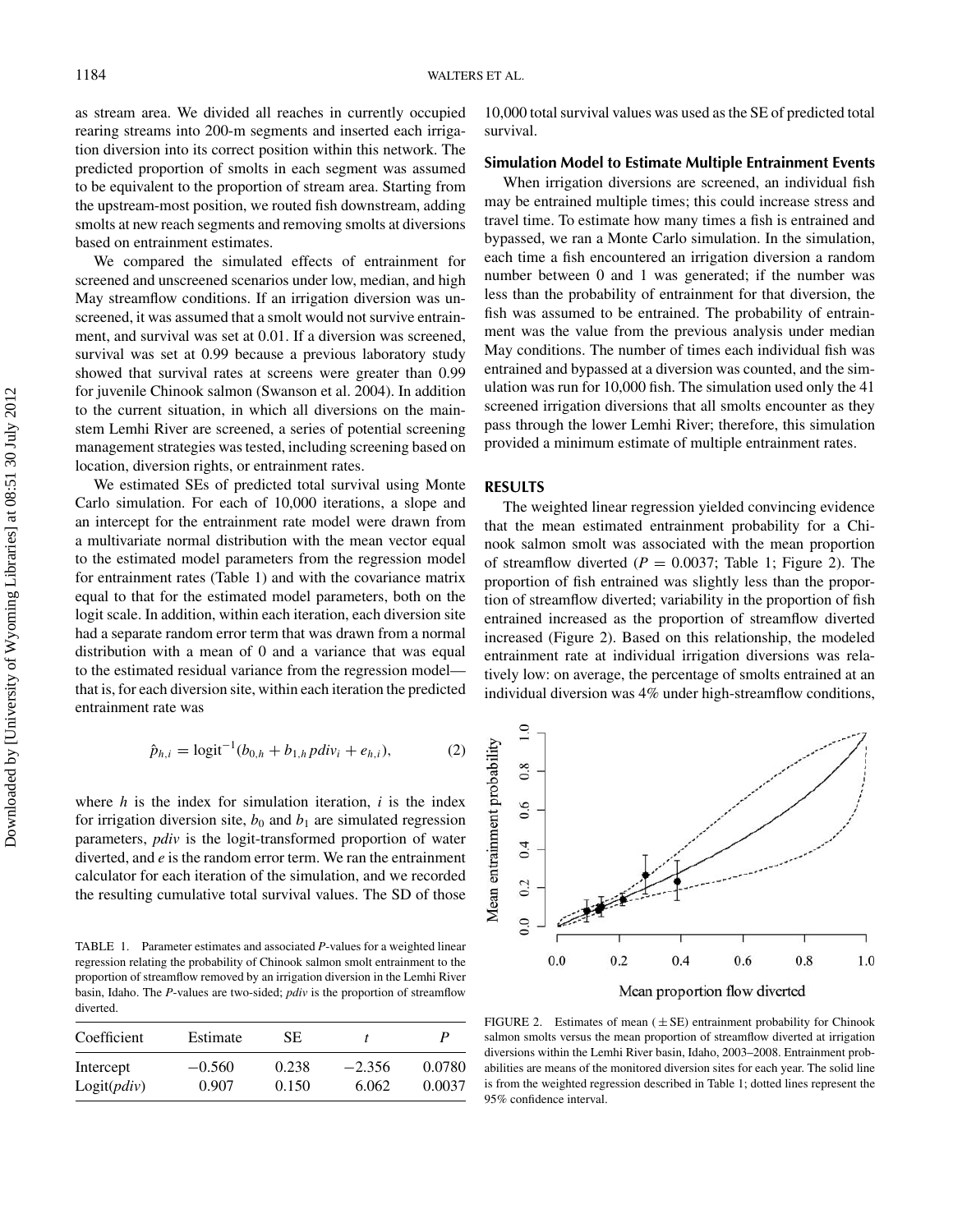

FIGURE 3. Entrainment mortality (mean  $\pm$  SE) during the Chinook salmon smolt out-migration under scenarios of unscreened (open squares) and screened (shaded circles) irrigation diversions and high  $(Q_{20})$ , median  $(Q_{50})$ , and low (*Q*80) streamflow conditions.

6% under median-streamflow conditions, and 10% under lowstreamflow conditions. The maximum estimated entrainment rate for a single diversion was 45% (low-streamflow conditions), and the minimum entrainment rate was less than 1%.

Estimated cumulative effects under scenarios of unscreened irrigation diversions were high. Under median May streamflow conditions, 71% of migrating smolts would be lost to entrainment in irrigation canals (Figure 3). This percentage increased to over 88% during low-streamflow conditions. During low streamflow, a greater proportion of the water was diverted, resulting in higher entrainment rates (Figure 3). Under high-streamflow conditions, smolt mortality decreased to 54% (Figure 3). Under scenarios in which diversions were screened, mortality dropped to between 1% and 4% for all streamflow conditions.

For the scenarios involving screened diversions, we assumed very low mortality with entrainment (1%), such that a fish could become entrained multiple times. Most fish were entrained one or two times while passing through the 41 irrigation diversions in the lower Lemhi River (Figure 4). Approximately 12% were never entrained, and about 15% were entrained four or more times.

Screening of all irrigation diversions resulted in a decline in smolt mortality from 71.1% to 1.9% (Table 2). Screening of the diversions located on the main-stem Lemhi River resulted in large reductions in Chinook salmon smolt mortality (7.7% mortality), while screening only the diversions within the tributaries had little effect (70.4% mortality). Screening the largest irrigation diversions was more important than screening the smaller diversions; however, even when all diversions greater than  $0.14 \text{ m}^3/\text{s}$  (5 ft<sup>3</sup>/s) were screened, there were still effects (9.6% mortality). Screening of diversions based on entrainment probability (i.e., proportion of water diverted) also decreased



Number of times entrained

FIGURE 4. Probability of zero, one, or multiple entrainment events for a Chinook salmon smolt as it passes through the 41 irrigation diversions in the lower main-stem Lemhi River. Probability was estimated with a simulated run of 10,000 fish.

mortality, but even when the 40 diversions with the highest entrainment rates were screened the mortality rate was still 39.6% due to the other unscreened diversions. When approximately 40 diversions were screened based on their location or on the amount of discharge diverted, mortality dropped to 28.7% and 26.0%, respectively (Table 2).

### **DISCUSSION**

Irrigation is the largest use of freshwater in the United States, and much of this water is obtained through diversion from

TABLE 2. Potential screening management strategies for irrigation diversions and the associated predictions of entrainment mortality of Chinook salmon smolts under median May streamflow conditions. The screening scenario based on entrainment probability involves screening those diversions with the highest entrainment probabilities under median May streamflow conditions.

| Screening<br>scenario                                       | Diversions<br>screened $(N)$ | Mortality<br>(%) |
|-------------------------------------------------------------|------------------------------|------------------|
|                                                             |                              |                  |
| None screened                                               | 0                            | 71.1             |
| All screened                                                | 89                           | 1.9              |
| <b>Screening based on location</b>                          |                              |                  |
| Main-stem Lemhi River                                       | 70                           | 7.7              |
| Lower main-stem Lemhi River                                 | 41                           | 28.7             |
| Lemhi River tributaries                                     | 19                           | 70.4             |
| Screening based on water rights                             |                              |                  |
| $> 0.57$ m <sup>3</sup> /s (20 ft <sup>3</sup> /s) diverted | 22                           | 42.5             |
| $> 0.28$ m <sup>3</sup> /s (10 ft <sup>3</sup> /s) diverted | 42                           | 26.0             |
| $> 0.14$ m <sup>3</sup> /s (5 ft <sup>3</sup> /s) diverted  | 70                           | 9.6              |
| Screening based on entrainment probability                  |                              |                  |
| Top-10 diversions                                           | 10                           | 66.6             |
| Top-20 diversions                                           | 20                           | 59.6             |
| Top-40 diversions                                           | 40                           | 39.6             |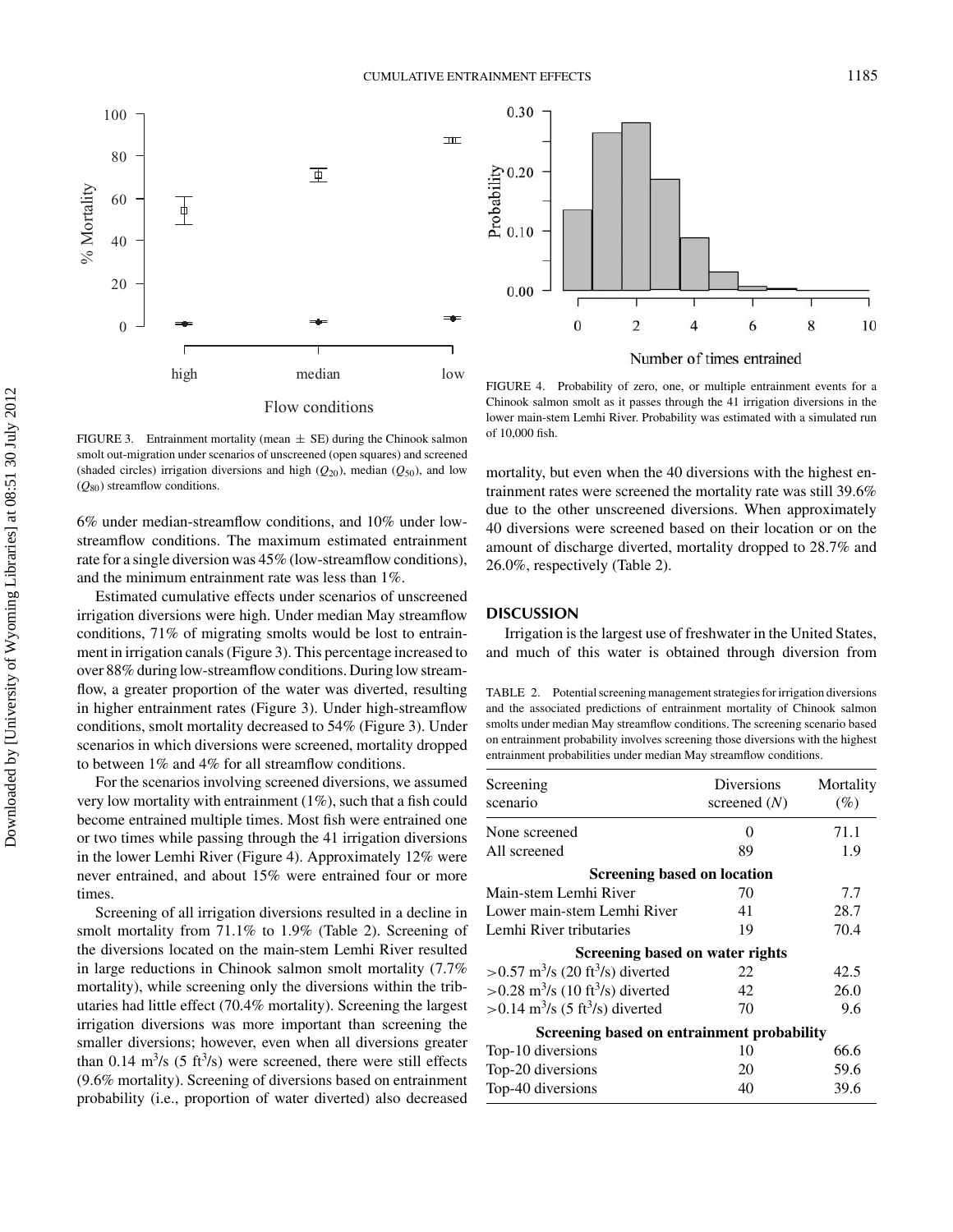natural streams and rivers (Hutson et al. 2004). The effect of this extensive network of irrigation diversions on fish populations is not well known. In this study, we evaluated the direct effects of diversion structures on Chinook salmon smolts in a heavily irrigated watershed. Although most individual irrigation diversions only entrained a small proportion of migrating smolts, the predicted cumulative effect of water diversion on smolt out-migration survival was substantial. However, the direct effects of diversions were successfully mitigated by a comprehensive screening program. The methods developed for this study can provide an approach for quantifying the effects of irrigation diversions and setting screening priorities in other watersheds.

We found a consistent relationship between the proportion of streamflow diverted and the entrainment rate. Our relationship differed from the expected S-shaped curve that describes a scenario in which very few fish are entrained at low water diversion rates, entrainment increases sharply as more water is diverted, and entrainment reaches nearly 100% at high water diversion levels (Moyle and Israel 2005). However, in our study, the average proportion of streamflow diverted at any individual irrigation diversion was generally less than 50%, and a sharp increase in entrainment could be possible when the majority of water is flowing into an irrigation canal. As a result, our entrainment curve likely provides a conservative estimate of entrainment at high levels of water diversion. Due to the large number of irrigation diversions, we used the same entrainment curve for all diversions, but the relationship will likely differ between diversion sites. Other factors that could affect entrainment rates include fish species and life history, the configuration of the irrigation diversion, the timing of water diversion, and the physical location of the irrigation diversion site (Schrank and Rahel 2004; Bahn 2007; Grimaldo et al. 2009; Svendsen et al. 2010). Bahn (2007) found that the best predictors of entrainment rate for irrigation diversions were the amount of discharge diverted and the upstream slope. For studies that are focused on the effect of only a subset of specific water diversions, individual entrainment curves should be calculated that take into account the unique characteristics of each irrigation diversion site. Diversion-specific streamflow and water diversion rates would allow further refinement of the model.

We found that the entrainment effect of a single irrigation diversion was low, with only 6% of smolts entrained by an individual diversion on average. However, the cumulative effects of irrigation diversions for the population were considerable; 71.1% of migrating smolts were entrained under medianstreamflow conditions. A 71% entrainment rate is equal to the percentage of age-0 westslope cutthroat trout *O. clarkii lewisi* that were entrained during downstream movement in Skalkaho Creek, Montana (Gale et al. 2008), but is much higher than rates observed in other studies (Schrank and Rahel 2004; Post et al. 2006; Carlson and Rahel 2007). The higher entrainment rate in our study is attributable to the fact that we considered obligatory migrants in a basin with many irrigation diversions. In the Lemhi River basin, the strong effects are driven by the number of diversions, although several of the irrigation diversions divert large amounts of water and have high individual entrainment rates (25–45% [depending on streamflow] if unscreened). It is possible for one irrigation diversion to have considerable effects; in the Yellowstone River, one diversion accounted for more than half of all nonfishing mortality in saugers *Sander canadensis* (Jaeger et al. 2005).

In this study, we focused only on smolt out-migration, but many juvenile Chinook salmon out-migrate as parr during the previous fall. Differing migration strategies expose cohorts to varying risks in relation to the management of irrigation withdrawals and streamflow. For parr that migrate all the way to the Salmon River during fall, entrainment rates should be lower because the amount of irrigation withdrawal decreases in October and November. For parr that overwinter in the lower Lemhi River and continue their out-migration during the next spring, entrainment rates in the upper Lemhi River would be lower, and entrainment rates in the lower Lemhi River would be comparable to those of smolts. In the six monitored irrigation diversions, parr entrainment was lower than smolt entrainment, with 1– 12% of tagged parr entrained in a monitored irrigation diversion during a given year (2003–2007) in comparison with 6–34% of smolts (C.D.W., unpublished data). Although the movement patterns during migration are straightforward, parr and smolts could also be moving locally and encountering irrigation diversions multiple times before migration, increasing the probability of entrainment. Future studies should incorporate all life history types and non-migration-related movement.

In addition to providing estimates of entrainment, our approach allowed us to quantify the effectiveness of screening measures in the Lemhi River basin. The basin has undergone an intensive screening program, and at this point all irrigation diversions that are likely to be encountered by Chinook salmon smolts during out-migration are screened. Screening has been shown to be an effective management tool (Gale et al. 2008), but there are still few studies that quantify the potential benefits of screening, especially at the population level or for out-migrating anadromous fish (Moyle and Israel 2005). Our modeling approach showed that the screening of irrigation diversions can reduce mortality during smolt outmigration from 50–90% to 1–4%. This result is useful for evaluating the vast amount of resources invested in screening. Screening of an irrigation diversion in the Lemhi River basin costs, on average, \$3,600–4,600 per 0.03 m<sup>3</sup>/s (= 1 ft<sup>3</sup>/s) of diversion capacity. The average design discharge for an irrigation diversion in this basin is about 0.42 m<sup>3</sup>/s (15 ft<sup>3</sup>/s), but the largest diversions divert almost 1.7  $\text{m}^3\text{/s}$  (60 ft<sup>3</sup>/s). In addition to the cost of building diversion screens, the IDFG employs full-time seasonal workers to clean and maintain the screens in the Lemhi River basin. Results from this study could be combined with cost estimates to conduct cost–benefit analyses for proposed screening projects.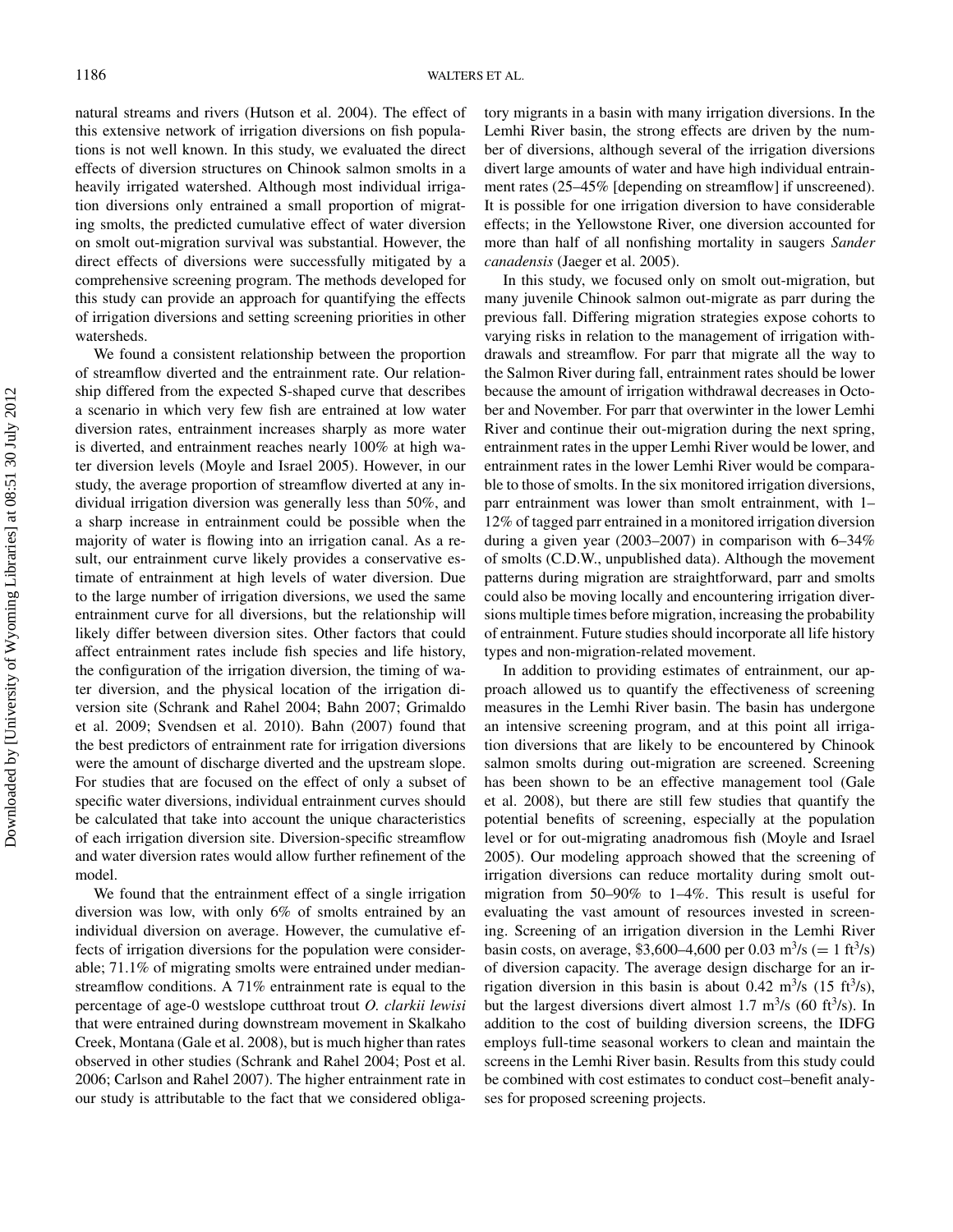By examining various screening strategies, the model provides support for current methods of prioritizing screening efforts. In the Lemhi River basin, screening the irrigation diversions that divert more water and that are located on the main stem will save more smolts than the screening of smaller diversions along the tributaries. The results suggest that screening based on the size of the diversion was a consistently good strategy. Screening of the diversions with the highest entrainment probability (based on proportion of water diverted) was not as effective as expected because many of these diversions were located higher in the watershed and thus encountered fewer fish. Due to the varying physical characteristics of individual irrigation diversions, these general guidelines should be supplemented with a targeted approach aimed at diversions that may have high entrainment rates attributable to the timing of water withdrawal or to the diversion configuration. In the Lemhi River basin, it was necessary to screen almost all of the diversions potentially encountered by smolts for maximum effect. To reduce mortality to less than 10%, screening was required for approximately 70 of the 89 irrigation diversions encountered by smolts during their out-migration. Our models focused on Chinook salmon, which primarily spawn and rear in the main stem, but for species that are highly migratory tributary spawners (e.g., steelhead *O. mykiss*, bull trout *Salvelinus confluentus*, and westslope cutthroat trout), screening of diversions on the tributaries may be much more important. The Lemhi River basin has over 100 unscreened diversions on the tributaries, possibly creating negative effects for other species.

The model assumed very high survival (99%) for smolts that encountered screened irrigation diversions, but the assumption was based on a laboratory study that only considered screen mortality. In the field, there may also be non-screen-related mortality: for example, the fish could experience mortality when exiting the bypass pipes if they exit into poor-quality habitat or into a pool with waiting predators. The estimates also do not account for the potential fitness costs of being entrained or for the possibility that the majority of fish will be entrained more than once. Multiple entrainments can result in increased travel time, which is associated with decreased survival during outmigration (Scheuerell et al. 2009). Harnish (2007) found the median entrainment time to be 7 d, but the estimate was for nonmigratory fish (westslope cutthroat trout juveniles) without the downstream-directed movement of out-migrating Chinook salmon. In addition, the experience could be stressful or could alter behavior. Studies on delta smelt *Hypomesus transpacificus* found that plasma cortisol concentrations increased during exposure to fish screens, indicating increased physiological stress (Young et al. 2010). Thus, our estimates of mortality are probably minimum estimates. Given the high likelihood that a smolt will be entrained multiple times in a screened system, future studies should explore other possible sources of mortality and nonlethal effects.

Irrigation diversions are potentially a significant source of mortality for out-migrating smolt populations due to entrainment effects. Our results suggest that these effects can be successfully mitigated by screening, although the effects of multiple entrainments in screened diversions on travel time and stress require further study. While diversion screening is widely viewed as important, this is one of the first studies to quantify the benefits at the population level. In addition, our approach allows a comparison of the costs and benefits of various screening approaches, which can help managers to prioritize the limited funds dedicated to restoration efforts. This study also highlights the importance of evaluating the cumulative effects of smallscale disturbances and restoration efforts.

#### **ACKNOWLEDGMENTS**

We thank Michael Ciscell and Morgan Case (IDWR) for providing the water rights GIS layers and guidance on how to analyze them; we also thank Bryan Nordlund, Paul McElhany, Al Zale, Tim Grabowski, and two anonymous reviewers for providing helpful comments on the manuscript. A.W.W. was supported by a National Research Council research associateship. The use of trade or product names does not constitute endorsement by the U.S. Government.

#### **REFERENCES**

- Bahn, L. 2007. An assessment of losses of native fish to irrigation diversions on selected tributaries of the Bitterroot River, Montana. Master's thesis. Montana State University, Bozeman.
- Bartz, K. K., K. M. Lagueux, M. D. Scheuerell, T. Beechie, A. D. Haas, and M. H. Ruckelshaus. 2006. Translating restoration scenarios into habitat conditions: an initial step in evaluating recovery strategies for Chinook salmon (*Oncorhynchus tshawytscha*). Canadian Journal of Fisheries and Aquatic Sciences 63:1578–1595.
- Bjornn, T. C. 1978. Survival, production, and yield of trout and Chinook salmon in the Lemhi River, Idaho. Idaho Cooperative Fishery Research Unit, Bulletin 27, Moscow.
- Carlson, A. J., and F. J. Rahel. 2007. A basinwide perspective on entrainment of fish in irrigation canals. Transactions of the American Fisheries Society 136:1335–1343.
- Clothier, W. 1953. Fish loss and movement in irrigation diversions from the west Gallatin River, Montana. Journal of Wildlife Management 17:144–158.
- Cormack, R. M. 1964. Estimates of survival from the sightings of marked animals. Biometrika 51:429–438.
- DHI Water and Environment, Inc. 2003. Evaluation of diversion operation plans to meet negotiated flow targets for salmon and steelhead in the Lemhi River basin using the MIKE BASIN model. Report for the Idaho Department of Water Resources, DHI Inc., Boise, Idaho. Available: http://www.idwr.idaho. gov/waterboard/WaterPlanning/mike basin/PDFs/Lemhi-Modeling-Final.pdf. (April 2011).
- Gale, S. B., A. V. Zale, and C. G. Clancy. 2008. Effectiveness of fish screens to prevent entrainment of westslope cutthroat trout into irrigation canals. North American Journal of Fisheries Management 28:1541–1553.
- Gebhards, S. V. 1958. Fish loss in irrigation canals of the Salmon River drainage as determined by electric shocker. Idaho Department of Fish and Game, Special Report, Salmon.
- Grimaldo, L. F., T. Sommer, N. Van Ark, G. Jones, E. Holland, P. B. Moyle, B. Herbold, and P. Smith. 2009. Factors affecting fish entrainment into massive water diversions in a tidal freshwater estuary: can fish losses be managed? North American Journal of Fisheries Management 29:1253– 1270.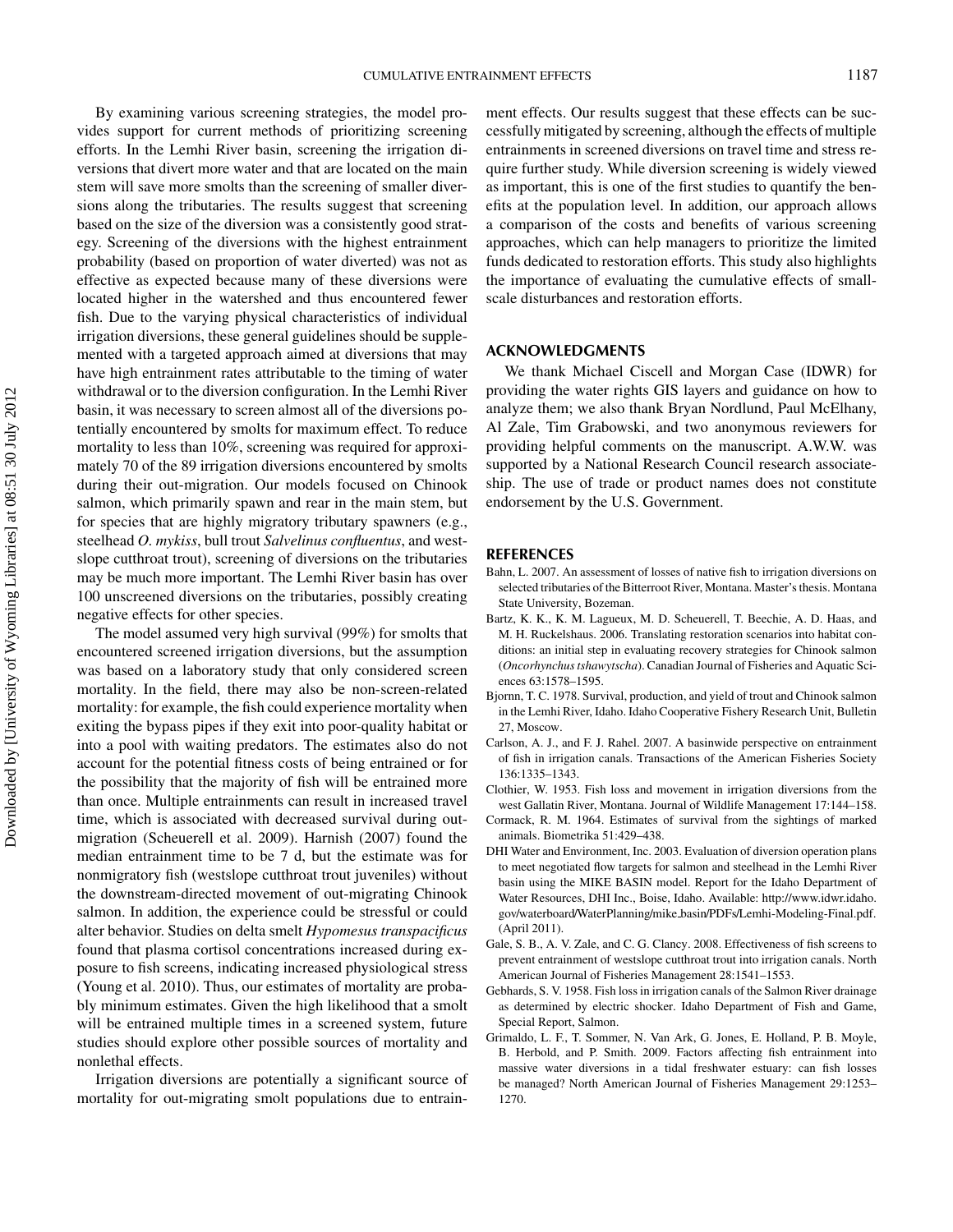- Harnish, R. A. 2007. Fish screen efficiency and effects of screened and unscreened irrigation canals on the downstream movement of westslope cutthroat trout juveniles in Skalkaho Creek, Montana. Master's thesis. Montana State University, Bozeman.
- Honea, J. M., J. C. Jorgensen, M. M. McClure, T. D. Cooney, K. Engie, D. M. Holzer, and R. Hilborn. 2009. Evaluating habitat effects on population status: influence of habitat restoration on spring-run Chinook salmon. Freshwater Biology 54:1576–1592.
- Hutson, S. H., N. L. Barber, J. F. Kenney, K. S. Linsey, D. S. Lumia, and M. A. Maupin. 2004. Estimated use of water in the United States in 2000. U.S. Geological Survey, Circular 1268, Reston, Virginia. Available: http://pubs.usgs.gov/circ/2004/circ1268/pdf/circular1268.pdf. (April 2011).
- ICTRT (Interior Columbia Technical Recovery Team) 2007. Viability criteria for application to interior Columbia River basin salmonid ESUs. National Marine Fisheries Service, review draft, Seattle. Available: http://www.nwfsc. noaa.gov/trt/col/trt\_viability.cfm. (April 2011).
- Jaeger, M. E., A. V. Zale, T. E. McMahon, and B. J. Schmitz. 2005. Seasonal movements, habitat use, aggregation, exploitation, and entrainment of saugers in the lower Yellowstone River: an empirical assessment of factors affecting population recovery. North American Journal of Fisheries Management 25:1550–1568.
- Jolly, G. M. 1965. Explicit estimates from capture-recapture data with both death and immigration-stochastic model. Biometrika 52:225–247.
- Lebreton, J.-D., K. P. Burnham, J. Clobert, and D. R. Anderson. 1992. Modeling survival and testing biological hypotheses using marked animals: a unified approach with case studies. Ecological Monograph 62:67–118.
- Lutch, J., B. Leth, A. Apperson, A. Brimmer, and N. Brindza. 2003. Idaho supplementation studies, annual progress report. Idaho Department of Fish and Game, Report 03-37, Boise. Available: https://research. idfg.idaho.gov/Fisheries Research Reports/Res03-37Lutch1997-2004 Idaho Supplementation Studies.pdf. (April 2011).
- McClure, M. M., E. E. Holmes, B. L. Sanderson, and C. E. Jordan. 2003. A large-scale, multispecies status assessment: anadromous salmonids in the Columbia River basin. Ecological Applications 13:964–989.
- Moyle, P. B., and J. A. Israel. 2005. Untested assumptions: effectiveness of screening diversions for conservation of fish populations. Fisheries 30(5):20– 28.
- PTAGIS (PIT Tag Information System). 2011. PIT tag information system Web site. Pacific States Marine Fisheries Commission, Portland, Oregon. Available: www.ptagis.org. (January 2011).
- Poff, N. L., and J. K. H. Zimmerman. 2010. Ecological responses to altered flow regimes: a literature review to inform the science and management of environmental flows. Freshwater Biology 55:194–205.
- Post, J. R., B. T. Van Poorten, T. Rhodes, P. Askey, and A. Paul. 2006. Fish entrainment into irrigation canals: an analytical approach and application to the Bow River, Alberta, Canada. North American Journal of Fisheries Management 26:875–887.
- Roni, P., G. Pess, T. Beechie, and S. Morley. 2010. Estimating changes in coho salmon and steelhead abundance from watershed restoration: how much restoration is needed to measurably increase smolt production? North American Journal of Fisheries Management 30:1469– 1484.
- Rosenberg, D. M., P. McCully, and C. M. Pringle. 2000. Global-scale environmental effects of hydrological alterations: introduction. Bioscience 50:746– 751.
- Ruckelshaus, M. H., P. Levin, J. B. Johnson, and P. M. Kareiva. 2002. The Pacific salmon wars: what science brings to the challenge of recovering species. Annual Review of Ecology and Systematics 33:665–706.
- Scheuerell, M. D., R. W. Zabel, and B. P. Sandford. 2009. Relating juvenile migration timing and survival to adulthood in two species of threatened Pacific salmon (*Oncorhynchus* spp.). Journal of Applied Ecology 46:983– 990.
- Schill, D. 1984. Evaluating the anadromous fish screen program on the upper Salmon River. Idaho Department of Fish and Game, Special Report, Boise.

Available: https://research.idfg.idaho.gov/Fisheries Research Reports/Res-Schill1983. (April 2011).

- Schrank, A. J., and F. J. Rahel. 2004. Movement patterns in inland cutthroat trout (*Oncorhynchus clarki utah*): management and conservation implications. Canadian Journal of Fisheries and Aquatic Sciences 61:1528– 1537.
- Seber, G. A. F. 1965. A note on the multiple recapture census. Biometrika 52:249–259.
- Svendsen, J. C., K. Aarestrup, M. G. Deacon, and R. H. B. Christensen. 2010. Effect of a surface oriented travelling screen and water abstraction practices on downstream migrating Salmonidae smolts in a lowland stream. River Research and Applications 26:353–361.
- Swanson, C., P. S. Young, and J. J. Cech. 2004. Swimming in two-vector flows: performance and behavior of juvenile Chinook salmon near a simulated screened water diversion. Transactions of the American Fisheries Society 133:265–278.
- Tyre, A. J., J. T. Peterson, S. J. Converse, T. Bogich, D. Miller, M. Post van der Burg, C. Thomas, R. Thompson, J. Wood, D. C. Brewer, and M. C. Runge. 2011. Adaptive management of bull trout populations in the Lemhi Basin. Journal of Fish and Wildlife Management 2:262–281.
- Unwin, M. J., M. Webb, R. J. Barker, and W. A. Link. 2005. Quantifying production of salmon fry in an unscreened irrigation system: a case study on the Rangitata River, New Zealand. North American Journal of Fisheries Management 25:619–634.
- Young, P. S., C. Swanson, and J. J. Cech. 2010. Close encounters with a fish screen III: behavior, performance, physiological stress responses, and recovery of adult delta smelt exposed to two-vector flows near a fish screen. Transactions of the American Fisheries Society 139:713– 726.
- Zydlewski, G. B., and J. R. Johnson. 2002. Response of bull trout fry to four types of water diversion screens. North American Journal of Fisheries Management 22:1276–1282.

#### **APPENDIX: ESTIMATION OF LEMHI RIVER STREAMFLOW FOR EACH POINT OF DIVERSION**

To estimate Lemhi River streamflow at each point of diversion (POD), we first modeled what the natural hydrology would be if there was no water diversion (*Qundiverted*). For each POD, we subtracted the cumulative legal water rights upstream of the POD  $(\Sigma WR)$ , taking into account that the proportion of water rights utilized (i.e., the diversion fraction [*DF*]) might be less than 1.0 and that some water would be returned via return flow (*RF*):

$$
Q_{diverted} = Q_{undiverted} - [\Sigma WR \times DF \times (1 - RF)]. \quad (3)
$$

We used locations with available gage data as a check on our estimates.

Natural hydrology (*Qundiverted*) was estimated by using StreamStats, a program developed by the U.S. Geological Survey (water.usgs.gov/osw/streamstats/idaho.html). StreamStats provides streamflow statistics based on basin characteristics and assumes no anthropogenic hydrologic alterations. We used StreamStats to calculate monthly hydrological indices (exceedance probabilities  $Q_{20}$ ,  $Q_{50}$ , and  $Q_{80}$ ) for 20 locations, and we regressed the indices against watershed area  $(km^2)$ . Watershed area was calculated using the drainage area provided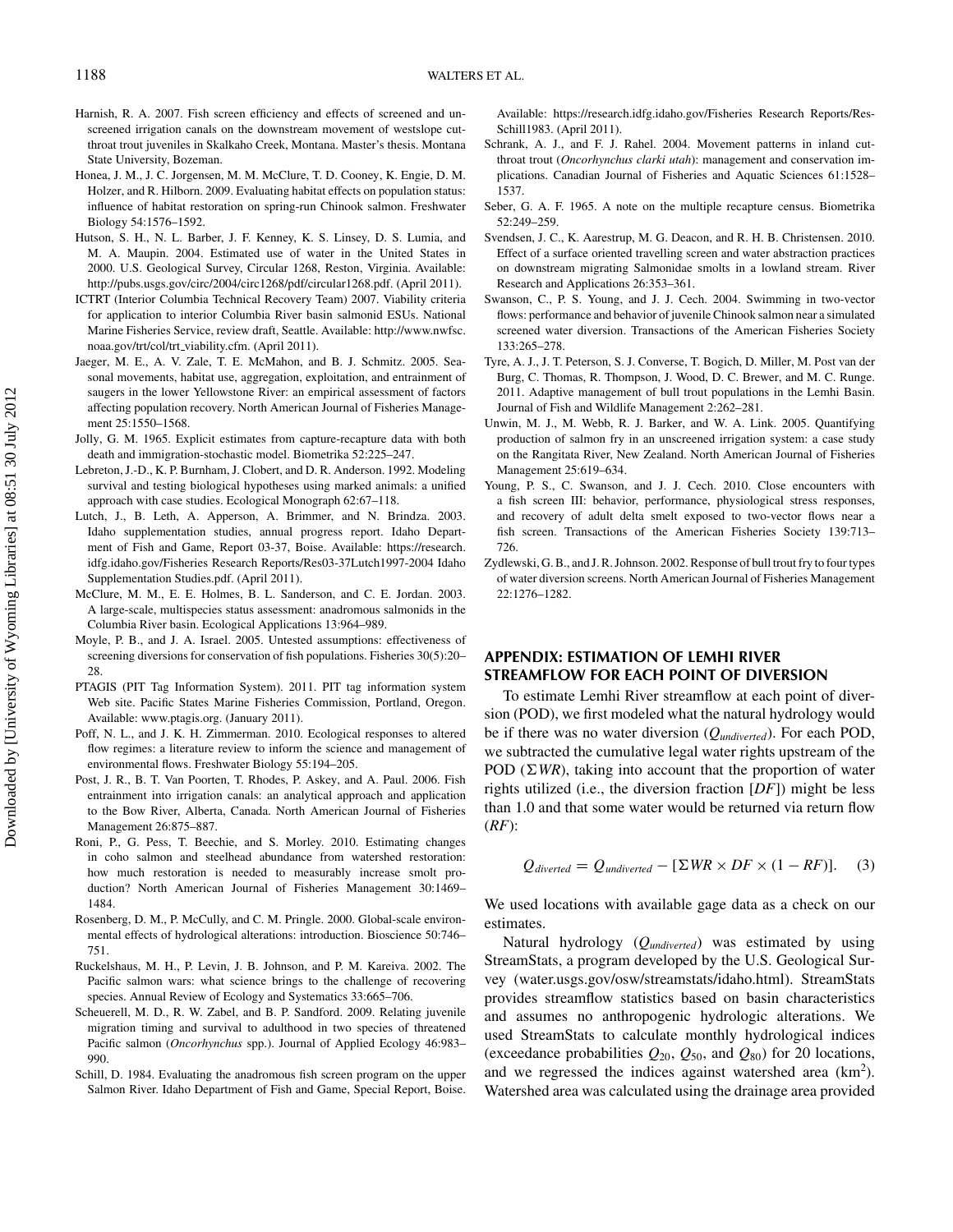in the U.S. Geological Survey's National Hydrography Dataset, and a proximity function was used to assign each diversion to its nearest National Hydrography Dataset stream reach. For all monthly hydrologic indices, the relationship with watershed area (ranging from 40 to  $3,100 \text{ km}^2$ ) was well described by a power function:  $y = ax^b$  ( $R^2 \ge 0.94$ ). For each diversion location, we calculated watershed area and used the regression equations to get an estimate of natural hydrology under low (*Q*80), median  $(Q_{50})$ , and high  $(Q_{20})$  streamflow conditions. Due to the large number of locations (>200), we did not directly use StreamStats for all PODs. The Lemhi River has a substantial natural groundwater component that was not captured in the StreamStats analysis. To correct for this, we examined the difference between the predicted median StreamStats streamflow and the median streamflow from gage data for winter months, when diversion was not occurring. We added  $0.85 \text{ m}^3/\text{s}$  to streamflow in Lemhi Big Springs Creek,  $1.42 \text{ m}^3$ /s to streamflow in Hayden Creek, 1.70 m<sup>3</sup>/s to streamflow in the upper Lemhi River, and  $2.55$  m<sup>3</sup>/s to streamflow in the lower Lemhi River. For the analysis, we focused on May streamflow because May is the time period during which smolt migration and water diversion are both occurring.

We calculated the  $\Sigma WR$  impacting a POD by using GIS to compute the aggregated values above each diversion. We did not include extra-high water rights in these values. Under medianstreamflow conditions, we assumed that 100% of the legal diversion rights  $(DF = 1.0)$  were exercised; however, for highand low-streamflow conditions, we adjusted the proportion of subtracted  $\Sigma WR$  to match gage data. Under high-streamflow conditions, water rights owners have high water rights, which were not included in the  $\Sigma WR$  calculation. Therefore, under high-streamflow conditions, we set the diversion rate at  $150\%$ of  $\Sigma WR$ . For some individual diversions, 150% of legal water rights was more than the diversion ditch could handle, but at a larger scale 150% of  $\Sigma WR$  was comparable to the cumulative maximum capacity of the diversion ditches. During low-streamflow conditions, water rights owners will probably not be able to utilize their full water rights; this is especially true for junior water rights owners, who are mainly located along the upper Lemhi River and the tributaries. We set the diversion rate equal to 50% of  $\Sigma$ *WR* for the tributaries and upper Lemhi River and to 70% of  $\Sigma$ *WR* for the lower Lemhi River. For high- and low-streamflow conditions, percentages were chosen so that predicted streamflow matched that calculated from gage data.

Not all of the diverted water is lost from the system; a proportion will return to the stream through surface and groundwater flow (i.e., *RF*). We chose *RF* fractions so that predicted median May streamflow hydrology matched the median May streamflow levels at the locations for which gage data were available. The *RF* was 65% for the upper Lemhi River, 75% for the lower Lemhi River, and 72% for all other areas. These values are within the range (50–99%) of reported *RF* fractions for a study of individual diversions (DHI Water and Environment, Inc. 2003). We assumed the same *RF* fractions for low- and high-streamflow conditions.

TABLE A.1. Detection and covariate data for cohorts of Chinook salmon smolts released into the Lemhi River, Idaho, 2003–2008. Detection sites are the irrigation diversions that were equipped with passive integrated transponder tag readers. First day of release is given as the day of year (January  $1 = day 1$ ).

| Year | Detection<br>site | Number of<br>fish released | Estimated entrainment probability |           | First day  | Streamflow          | Proportion of       |
|------|-------------------|----------------------------|-----------------------------------|-----------|------------|---------------------|---------------------|
|      |                   |                            | Mean                              | <b>SE</b> | of release | (m <sup>3</sup> /s) | streamflow diverted |
| 2003 | L <sub>03</sub>   | 202                        | 0.109                             | 0.039     | 113        | 5.72                | 0.172               |
|      | L <sub>03A</sub>  | 202                        | 0.109                             | 0.039     | 113        | 5.88                | 0.105               |
|      | L09               | 119                        | 0.051                             | 0.035     | 135        | 7.88                | 0.113               |
| 2004 | L <sub>03</sub>   | 196                        | 0.535                             | 0.054     | 105        | 0.91                | 0.647               |
|      | L <sub>03A</sub>  | 350                        | 0.106                             | 0.024     | 95         | 0.72                | 0.279               |
|      | L <sub>08A</sub>  | 174                        | 0.105                             | 0.035     | 106        | 1.31                | 0.459               |
|      | L09               | 35                         | 0.200                             | 0.127     | 128        | 3.67                | 0.160               |
| 2005 | L <sub>03</sub>   | 203                        | 0.552                             | 0.053     | 97         | 2.12                | 0.405               |
|      | L <sub>03A</sub>  | 218                        | 0.079                             | 0.029     | 95         | 1.85                | 0.238               |
|      | L <sub>08A</sub>  | 141                        | 0.203                             | 0.050     | 104        | 2.71                | 0.295               |
|      | L09               | 98                         | 0.238                             | 0.066     | 111        | 3.63                | 0.200               |
| 2006 | L <sub>03</sub>   | 175                        | 0.156                             | 0.037     | 113        | 6.24                | 0.143               |
|      | L <sub>06</sub>   | 119                        | 0.083                             | 0.036     | 116        | 6.26                | 0.414               |
|      | L30               | 119                        | 0.183                             | 0.050     | 116        | 6.99                | 0.075               |
| 2007 | L <sub>03</sub>   | 128                        | 0.064                             | 0.036     | 107        | 6.82                | 0.091               |
|      | L06               | 251                        | 0.039                             | 0.019     | 86         | 5.34                | 0.260               |
|      | L30               | 142                        | 0.208                             | 0.056     | 103        | 6.57                | 0.075               |
| 2008 | L <sub>03</sub>   | 65                         | 0.027                             | 0.027     | 114        | 10.83               | 0.107               |
|      | L30               | 47                         | 0.138                             | 0.064     | 120        | 7.50                | 0.081               |